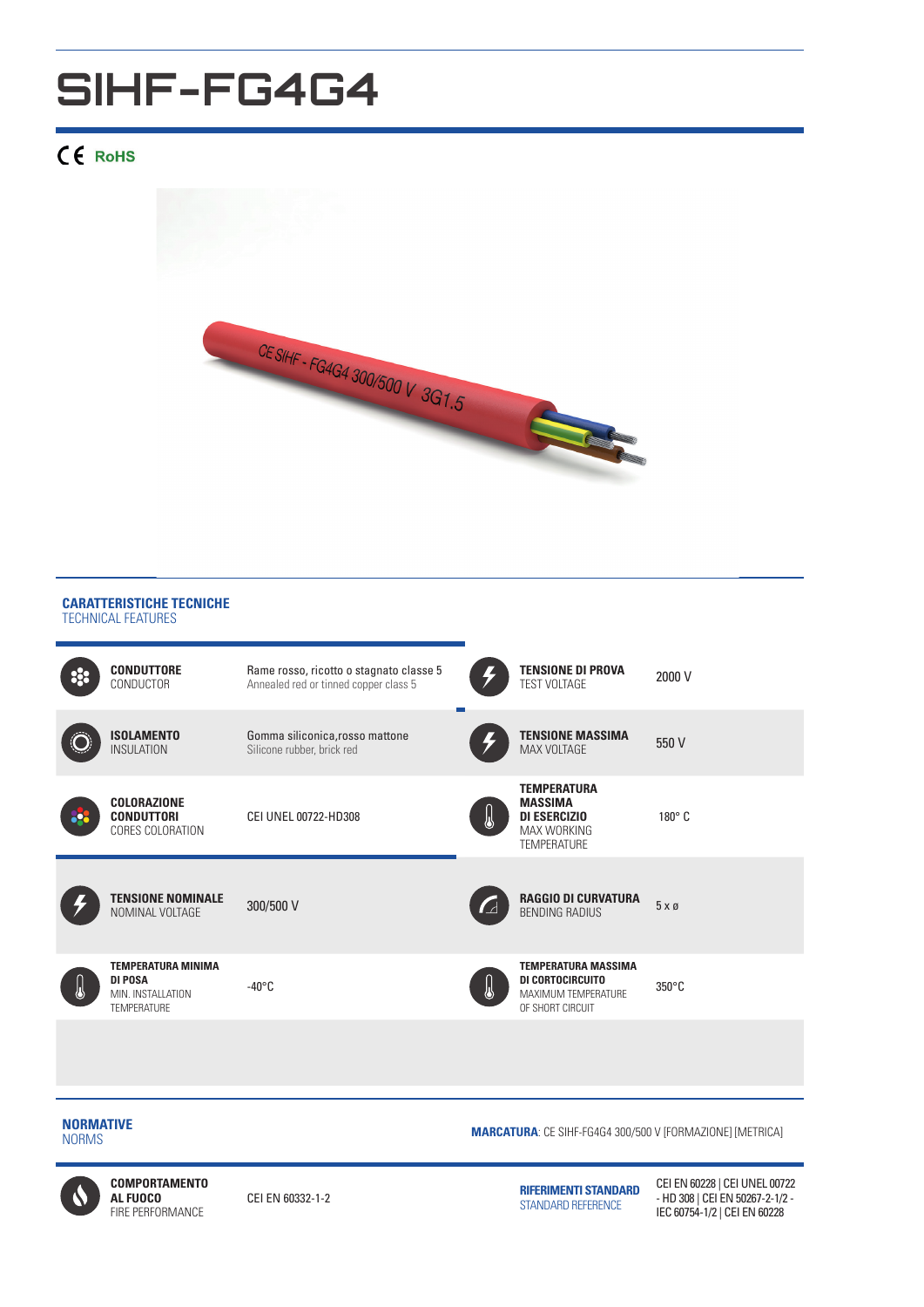## **Condizioni di impiego piu comuni**

Impiegati per l'alimentazione di dispositivi elettrici ubicati in ambienti a temperature continue fino a 180°C e per tutte le alimentazioni di potenza nellemedesime condizioni.

POSA: per posa fissa all'interno.

**APPLICATION** 

Used for power supplying electrical devices located in environments with continuous temperatures till 180 °C and for all power supplies in the same conditions.

INSTALLATION: for fixed indoor installation.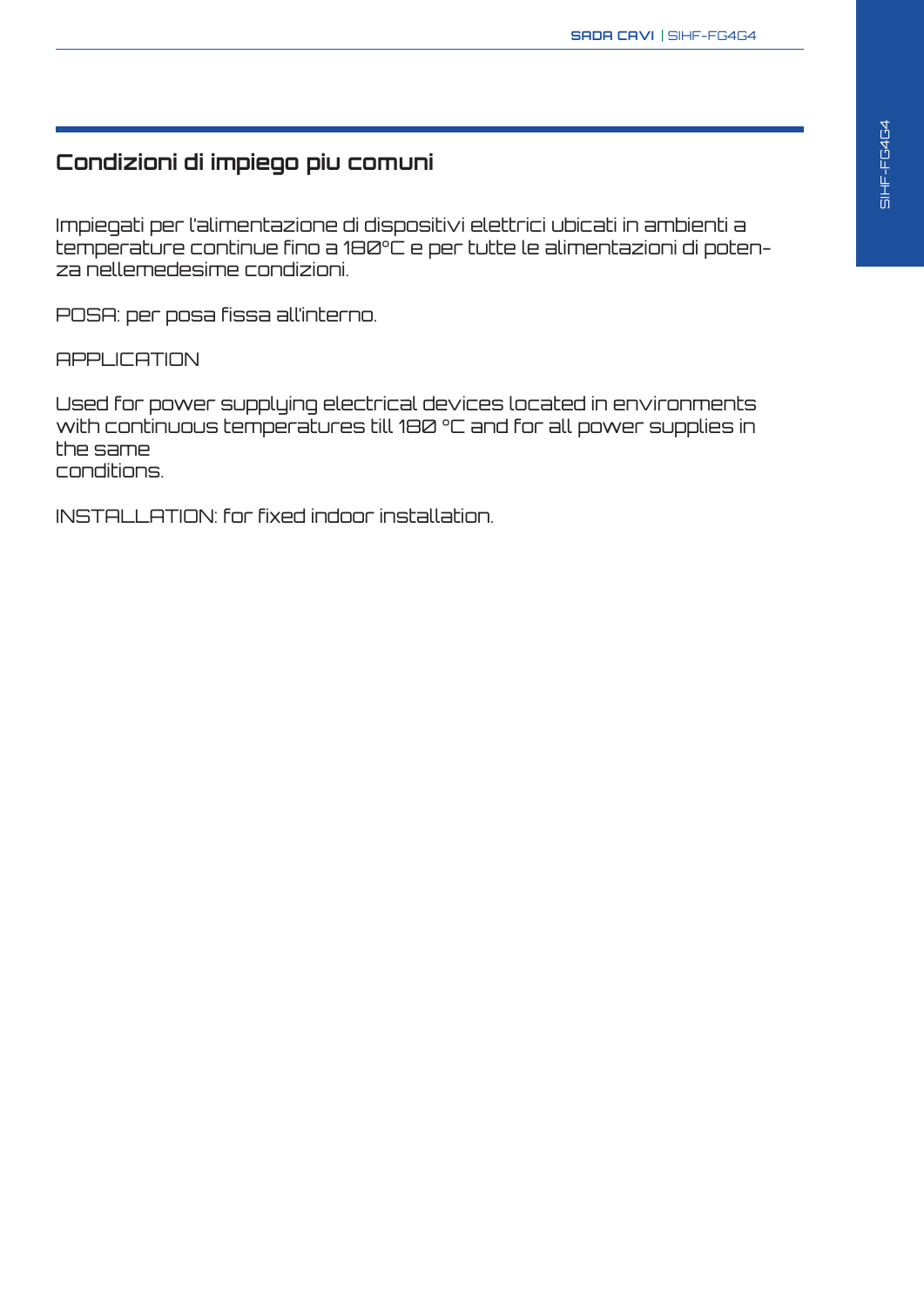**SADA CAVI** | SIHF-FG4G4

| <b>FORMAZIONE</b><br>SIZE (MM) | <b>DIAMETRO ESTERNO</b><br>OVERALL DIAMETER (MM) | <b>PESO</b> |
|--------------------------------|--------------------------------------------------|-------------|
| 2x0.50                         | 5,9                                              | 43          |
| 3G0.50                         | $6,2$                                            | $56\,$      |
| 4G0.50                         | $6,8\,$                                          | 66          |
| 2x0.75                         | $6,3$                                            | $57\,$      |
| 3G0.75                         | $6,7\,$                                          | 66          |
| 4G0.75                         | $7,\!7$                                          | 88          |
| 5G0.75                         | $8,3$                                            | 108         |
| 6G0.75                         | 9,1                                              | 122         |
| 7G0.75                         | $9,1$                                            | 136         |
| 2x1.00                         | $6, 6$                                           | $67\,$      |
| 3G1.00                         | 7,4                                              | 83          |
| 4G1.00                         | $8,\!0$                                          | 102         |
| 5G1.00                         | $8, \!\!8$                                       | 124         |
| 6G1.00                         | $9,5$                                            | 144         |
| 7G1.00                         | $9,5$                                            | 161         |
| 2x1.50                         | $7,6$                                            | $87\,$      |
| 3G1.50                         | $8,\!0$                                          | 106         |
| 4G1.50                         | $8,7$                                            | 133         |
| 5G1.50                         | $9,6\,$                                          | 161         |
| 6G1.50                         | 10,4                                             | 181         |
| 7G1.50                         | 10,4                                             | 203         |
| 2x2.50                         | $9,3$                                            | 129         |
| 3G2.50                         | $9,8$                                            | 162         |
| 4G2.50                         | 10,7                                             | 201         |
| 5G2.50                         | 11,7                                             | 240         |
| 6G2.50                         | 12,8                                             | 281         |
| 7G2.50                         | 12,8                                             | 315         |
| 2x4                            | 10,9                                             | 197         |
| $3{\rm G}4$                    | 11,5                                             | 231         |
| $4{\rm G}4$                    | 13,2                                             | 307         |
| <b>5G4</b>                     | 14,5                                             | 378         |
| <b>6G4</b>                     | 16,4                                             | 426         |
| <b>7G4</b>                     | 16,4                                             | 490         |